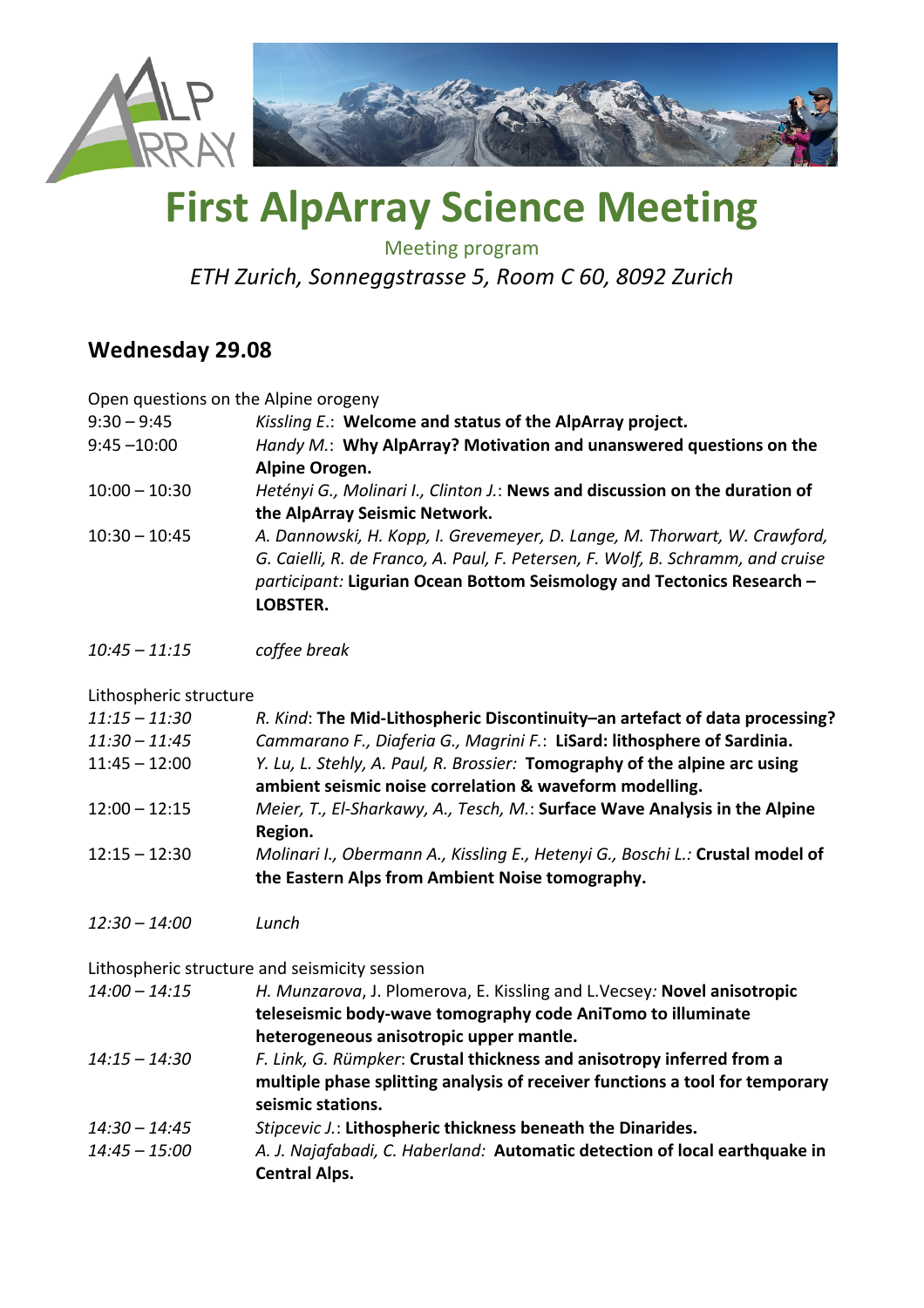15:00 - 15:15 A. Renouard, M.Grunberg, C.Doubre, A.Maggi: AlpArray seismic stations' contribution to the renewal of the Northeastern french seismic catalog.

Data, Data format and products

| $15:15 - 15:30$ | F. Schneider, F. Fuchs, P. Kolinsky, E. Caffagni, S. Serafin, M. Dorninger, G.<br>Bokelmann and AlpArray Working Group: Seismo-acoustic detection of the<br>Baumgarten (Austria) gas explosion with the AlpArray. |
|-----------------|-------------------------------------------------------------------------------------------------------------------------------------------------------------------------------------------------------------------|
| $15:30 - 15:45$ | L. Vecsey: Experience with the AASN data downloading, implementation of<br>additional data quality control and application of a new arrival-time<br>picker.                                                       |
| $15:45 - 16:00$ | G. Petersen, S. Cesca, M. Kriegerowski, T. Plenefisch: Automated station<br>quality control of the AlpArray network.                                                                                              |
| $16:00 - 16:15$ | E. Kästle: Data repository in the SPP project.                                                                                                                                                                    |
| $16:15 - 16:45$ | Discussion on data format/repository and exchange.                                                                                                                                                                |
| 16:45 - 18:45   | <b>Poster session</b> (drinks/beers and snack served)                                                                                                                                                             |

## **Thursday 30.08**

Geodynamics, geology and tectonics session

| $14:00-$        | Free discussion / Posters / Possibility for Research group meetings                                |
|-----------------|----------------------------------------------------------------------------------------------------|
| $13:00 - 14:00$ | Lunch                                                                                              |
| $11:45 - 13:00$ | Discussion, Chair D. Giardini                                                                      |
|                 | southeastern Europe.                                                                               |
| $11:30 - 11:45$ | T. Meier: "AdriaArray" - a shift of the deployment from the Alps towards                           |
| $11:15 - 11:30$ | J. Diaz: Mobile seismic pools in Europe within the EPOS mainframe                                  |
| $11:00 - 11:15$ | Giardini D.: Aim of the call                                                                       |
|                 | Future Plan and Vision: Ideas and proposal for the next projects (other contributions are welcome) |
| $10:30 - 11:00$ | Coffee break                                                                                       |
|                 |                                                                                                    |
| $9:50 - 10:30$  | Open discussion on AlpArray research. Chair: Kissling, Hetenyi.                                    |
| $9:30 - 9:50$   | Handy M., M. Weber: The SPP project.                                                               |
|                 | advances.                                                                                          |
| $9:15 - 9:30$   | G. Reuber, B. Kaus: 3D geodynamic modelling of the Alps - numerical                                |
| $9:00 - 9:15$   | Dal Zilio L.: Modeling mountain building across time scales.                                       |
|                 | relative contributions.                                                                            |
|                 | Walpersdorf: Present-day uplift of the European Alps: mechanisms and                               |
| $8:45 - 9:00$   | Sternai P., C. Sue, L. Husson, E. Serpelloni, C. Faccenna, T. Becker, A.                           |
|                 | Crust: project overview and preliminary results.                                                   |
| $8:30 - 8:45$   | S. Cesca: Seismicity, Motion Patterns and Stress Distribution in the Alpine                        |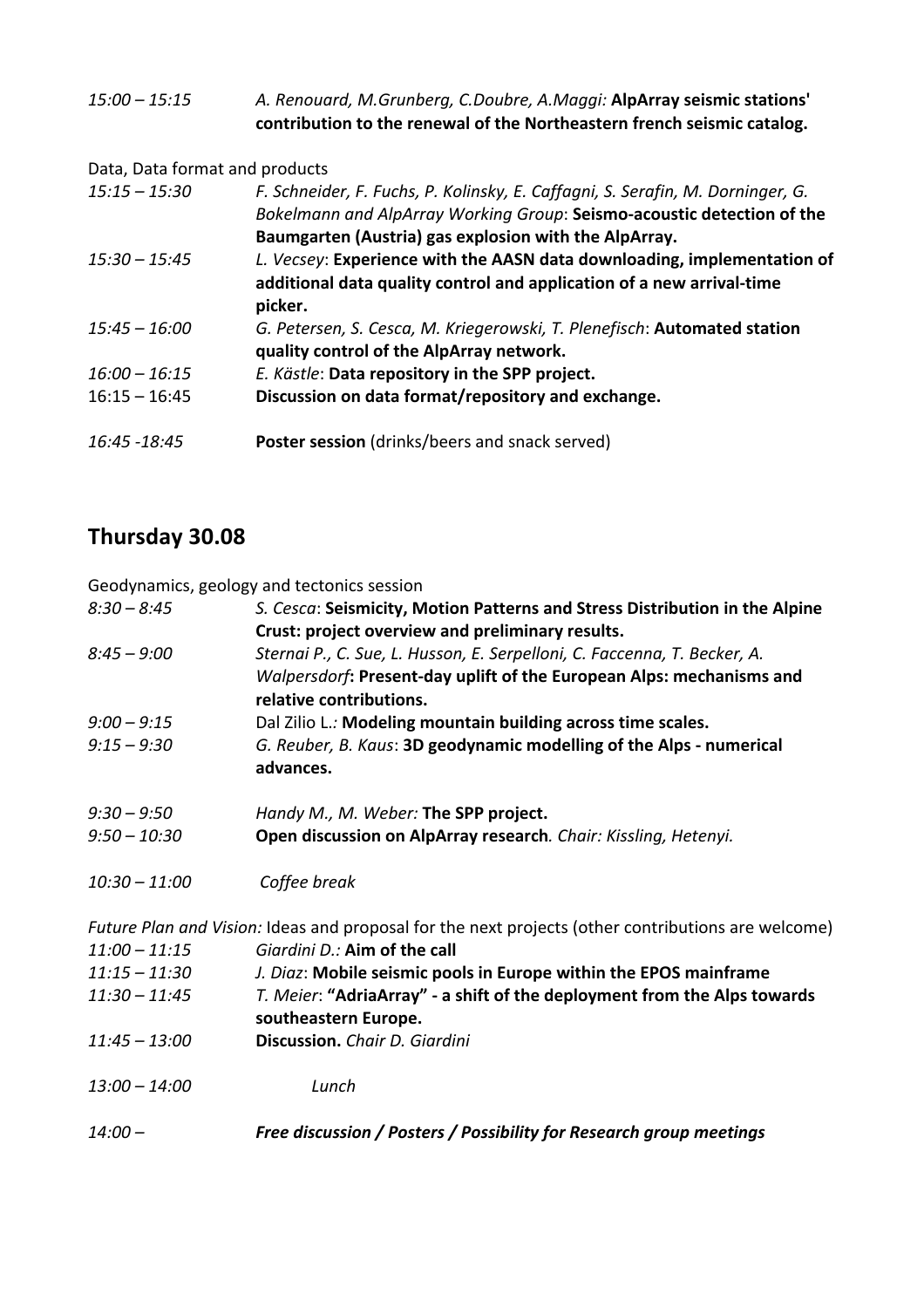# **Posters session**

- Eric Löberich: Preliminary shear-wave splitting results for the EASI profile.
- Andrea Manconi, Alessandro Mondini, Tobias Diehl, Velio Coviello, John Clinton, Florian Amann : Integrating Ground-Based Seismic Data and Spaceborne Radar to Identify, Locate and Assess Rock Slope Failure in Alpine Areas.
- Sarah Mader, Joachim Ritter and Klaus Reicherter: The stress transfer project within 4D-**MB** and AlpArray.
- Antie Schlömer: DSEBRA the German Seismological Broadband Array.
- Diehl, T., Lee, T., Kissling, E.: New 3D seismic velocity models for improved hypocenter **location of shallow seismicity in the Swiss Alps and its foreland.**
- Timkó M, Szanyi Gy, Kalmár D, Gráczer Z, Bondár I, Süle B, Balázs B, Wesztergom V, Wéber Z: **AlpArray in Hungary: Preliminary results.**
- Verena Simon, Toni Kraft, Thessa Tormann, Tobias Diehl, Marcus Herrmann, and Stefan Wiemer: High precision analysis of seismicity patterns in earthquake sequences in **Switzerland**
- H.-J. Götze, J. Ebbing, L. Scheck-Wenderoth, J. Seber, J. Sippel, C. Spooner: **3D integrated**  model of the Alps and their forelands.
- J. Plomerova, J. Kvapil, H. Kampfova-Exnerova and AA Working Group: Progress report on incorporating data of the AASN into the Bohemian Massif lithosphere studies.
- M. van Ede, I. Molinari, W. Imperatori, J. Baron, A. Morelli and E. Kissling: **Hybrid broadband seismograms for seismic shaking scenarios: an application to the Po Plain** sedimentary basin (Northern Italy).
- M. Thorwart, J. Ridderbusch, D. Lange: Local Seismicity in the Ligurean Sea: First **Examples.**
- Wolf, Dannowski, Lange, Kopp, Crawford, Paul, Grevemeyer: **Approaching ambient noise** studies in the Ligurian Sea - a first glimps on data quality and crosscorrelations.
- I. Molinari, M. Bagagli, T. Diehl, E. Kissling, J. Clinton, D. Giardini, S. Wiemer, and The AlpArray Working Group: A consistent and uniform research earthquake catalog for the **AlpArray region**.
- H. Munzarova, J. Plomerova, L. Vecsey, V. Babuska, G. Hetényi, I. Bianchi, AlpArray Working Groups: **Tomography and anisotropy of the upper mantle beneath the Eastern Alps.**